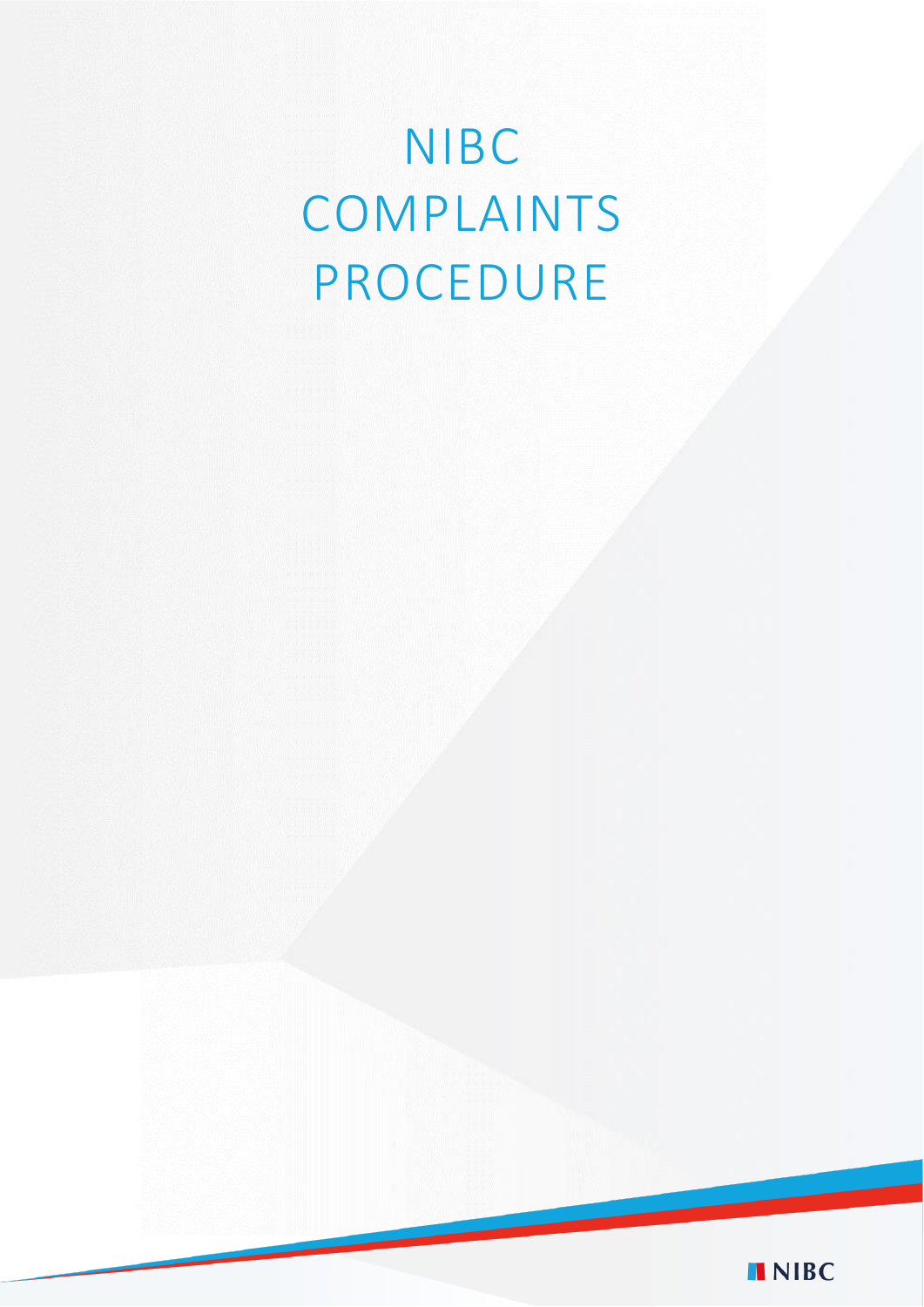## NIBC Holding N.V. Complaints procedure

NIBC Holding places great value on the relationship with its clients and hopes that this is apparent from the service it provides. The interests of other stakeholders are also held in high regard. Therefore, any external stakeholder who is impacted by products or services offered by NIBC can express their complaint or worries to us.

In providing this grievance mechanism, NIBC is guided by international standards such as the OECD Guidelines for Multinationals and the UN Guiding Principles on Business and Human Rights and other best practices for responsible business conduct. Our core criteria include legitimacy, accessibility, predictability, equitability and transparency aligned to these standards. NIBC is fully committed to cooperate in legitimate external grievances and remedy processes, to the extent reasonable and practical.

Should you be in the unfortunate position of having a complaint, you can inform us in various ways:

- By telephone on +31 (0)70 342 5425
- By e-mail at info@nibc.com
- By filling in the complaint form on NIBC's website: https://www.nibc.com/aboutnibc/contact/complaints-form/
- In writing by sending a complaint letter to NIBC Holding at the following address:
	- NIBC Holding N.V.
	- For the attention of: The Complaints Commission
	- PO Box 380
	- 2501 BH The Hague

Please include the following in your complaint:

- a clear description of the complaint;
- your name, address, telephone number and (if possible) your email address;
- copies of any information that is relevant for the handling of your complaint.

Complaints related to NIBC Bank will be managed by NIBC Bank's Complaint Commission within 6 weeks and you will be informed of the outcome in writing. If it becomes evident that the response period of 6 weeks will not be met, NIBC Holding will immediately inform you in writing of this.

Should you not be satisfied with the decision made by NIBC Bank's Complaints Commission, you will have the opportunity to submit a written reply informing NIBC Holding of the reasons. The Complaints Commission will re-evaluate your complaint and will thereafter inform you in writing of its decision.

Complaints received for other subsidiaries of NIBC Holding will be forwarded to the processes and procedures for those subsidiaries and reported to the corporate secretary of NIBC Holding.

#### Alternative Dispute Resolutions

Individuals who are not satisfied with the outcome of the complaints procedure of NIBC Holding, have the possibility of using alternative dispute resolution mechanisms. Which authority is the right one depends on the country in which services have been received.

#### **- The Netherlands: The Dutch Institute for Financial Disputes – for individuals**

Individuals who are not satisfied with the outcome of the complaints procedure of NIBC Holding, have the possibility of submitting their complaint to the Dutch Institute for Financial Disputes (KiFiD), within three months following the receipt of the decision from NIBC Bank's Complaints Commission. KiFiD offers easy access and expert advice to consumers, small businesses and selfemployed persons without employees (zzp-ers) who have a complaint against a financial services provider.